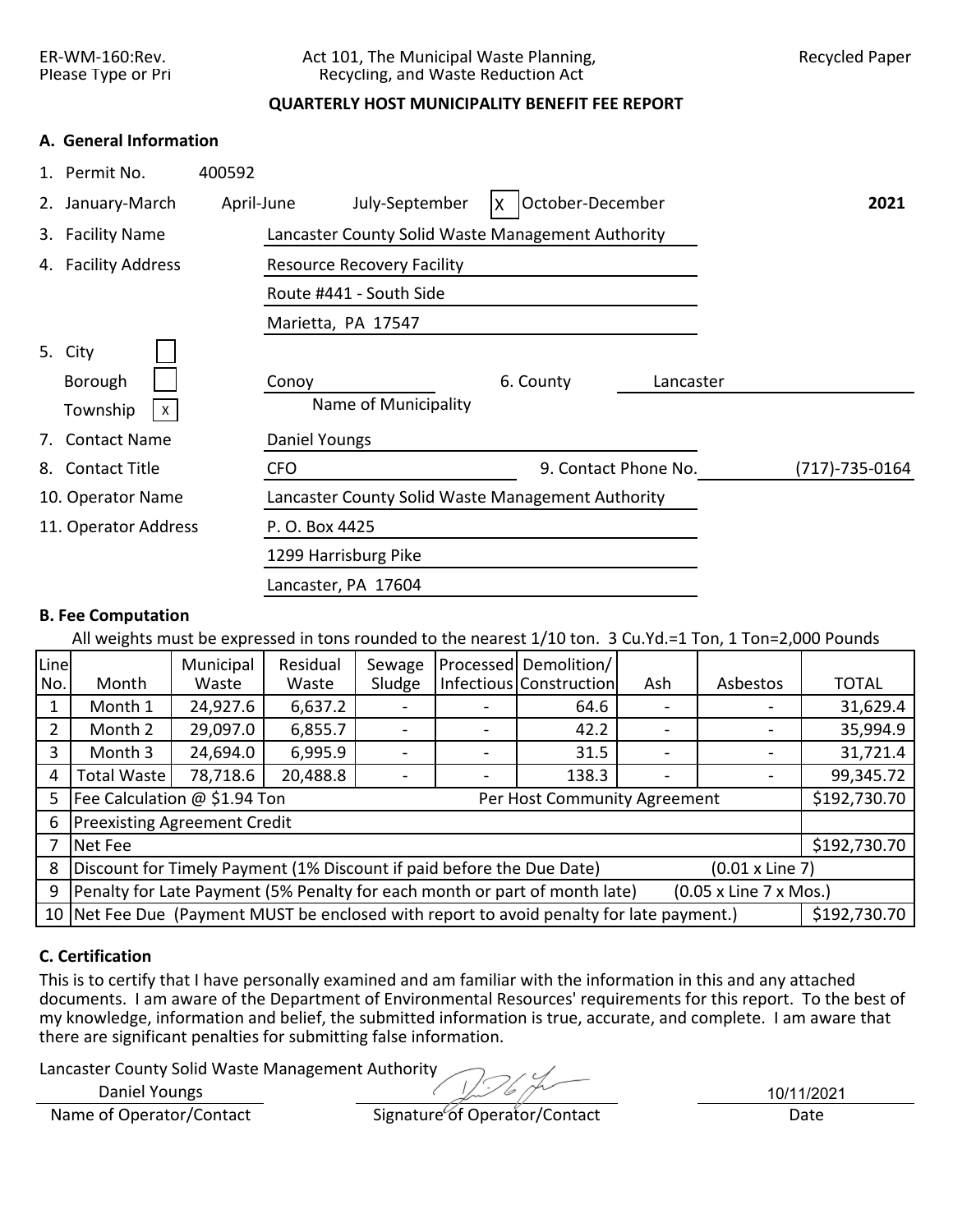

### **Municipal Waste Landfill and Resource Recovery Quarterly Operations and Recycling Fee Report**

Report generated On : 10/11/2021 15:31:09PM

Page 1 of 9

#### **A. General Information**

- 1. Permit No. : 400592
- 2. Quarter : July-September
- 3. Year : 2021
- 4. Facility Information Change Indicator : No
- 5. Facility Name : LCSWMA RESOURCE FACILITY
- 6. Facility Mailing Address : 1299 Harrisburg Pike, PO Box 4425, Lancaster, PA 17603
- 7. Host Municipality :
- 8. County : LANCASTER
- 9. Facility Contact Name : Aaron Cutarelli
- 10. Phone No. : 717-874-4435

|                |                                                                                                          |                               |                        |        |                                           | B <sub>11</sub> Recycling Fee Computation (check payable to Recycling Eynd) Express all <u>weights</u> in tons rounded to nearest ONE <sub>T En</sub> y Haton, (1), 3 Cu. Yd <sub>AUI</sub> Ton, 1 Ton 52,000 pounds. |                  |                  | Total            |
|----------------|----------------------------------------------------------------------------------------------------------|-------------------------------|------------------------|--------|-------------------------------------------|-----------------------------------------------------------------------------------------------------------------------------------------------------------------------------------------------------------------------|------------------|------------------|------------------|
| No.            |                                                                                                          | <b>Waste Weight</b><br>(tons) | Waste Weight<br>(tons) | (tons) | Sludge Weight Infectious Weight<br>(tons) | <b>Construction Weight</b><br>(tons)                                                                                                                                                                                  | Weight<br>(tons) | Weight<br>(tons) | Weight<br>(tons) |
| 1              | July                                                                                                     | 24,927.7                      | 6,637.3                | 0.0    | 0.0                                       | 64.6                                                                                                                                                                                                                  | 0.0              | 0.0              | 31,629.6         |
| $\overline{c}$ | August                                                                                                   | 29,097.0                      | 6,855.7                | 0.0    | $0.0\,$                                   | 42.2                                                                                                                                                                                                                  | 0.0              | 0.0              | 35,994.9         |
| 3              | September                                                                                                | 24,694.0                      | 6,995.9                | 0.0    | 0.0                                       | 31.5                                                                                                                                                                                                                  | 0.0              | 0.0              | 31,721.4         |
| $\overline{4}$ | Total                                                                                                    | 78,718.7                      | 20,488.9               | 0.0    | 0.0                                       | 138.3                                                                                                                                                                                                                 | 0.0              | 0.0              | 99,345.9         |
| 5              | Nonprocessible Waste (Resource Recovery Facilities); Process Residue or ADC (Landfills) (Tons)           |                               |                        |        |                                           |                                                                                                                                                                                                                       |                  |                  | 105.5            |
| 6              | Net Waste (Tons)                                                                                         |                               |                        |        |                                           |                                                                                                                                                                                                                       |                  |                  | 99,240.4         |
| $\tau$         | Fee Calculation @\$2.00/Ton $(\$2.00*$ Line 6)                                                           |                               |                        |        |                                           |                                                                                                                                                                                                                       |                  |                  | 198,480.80       |
| 8              | Discount for Timely Payment $(1.00\%$ Discount if paid before the Due Date) $(0.01 * Line 7)$            |                               |                        |        |                                           |                                                                                                                                                                                                                       |                  |                  | 1,984.81         |
| 9              | Penalty for Late payment (5.00% Penalty for each month or part of month late) (0.05 $*$ line 7 $*$ Mos.) |                               |                        |        |                                           |                                                                                                                                                                                                                       |                  |                  | 0.00             |
| 10             | Credit from Previous Overpayment (attach documentation to paper submission)                              |                               |                        |        |                                           |                                                                                                                                                                                                                       |                  |                  | 0.00             |
| 11             | Net Fee Due (Payment MUST be enclosed with report to avoid penalty for late payment.)                    |                               |                        |        |                                           |                                                                                                                                                                                                                       |                  |                  | 196,495.99       |
|                |                                                                                                          |                               |                        |        |                                           |                                                                                                                                                                                                                       |                  |                  |                  |

**C. Environmental Stewardship Fee Computation (landfills only; check payable to Environmental Stewardship Fund)**

N/A Tons (from Line 4 TOTAL)  $*$  \$ 0.25/ton = \$ N/A due.

#### **D. Disposal Fee Computation (landfills only; check payable to Environmental Stewardship Fund)**

N/A Tons (from Line 4 TOTAL) , minus N/A Tons ash and nonprocessible waste from RRF used as ADC, minus N/A Tons hazardous waste converted to nonhazardous \* \$4.00/ton = \$ N/A due.

### **E. Certification**

This is to certify that I have personally examined and am familiar with the information in this and any attached documents. To the best of my knowledge, information and belief, the submitted information is true, accurate a

**Name of Authorized Representative (Print) Signature of Authorized Representative Date (mm/dd/yy)**

Daniel Youngs 10/11/2021

**168**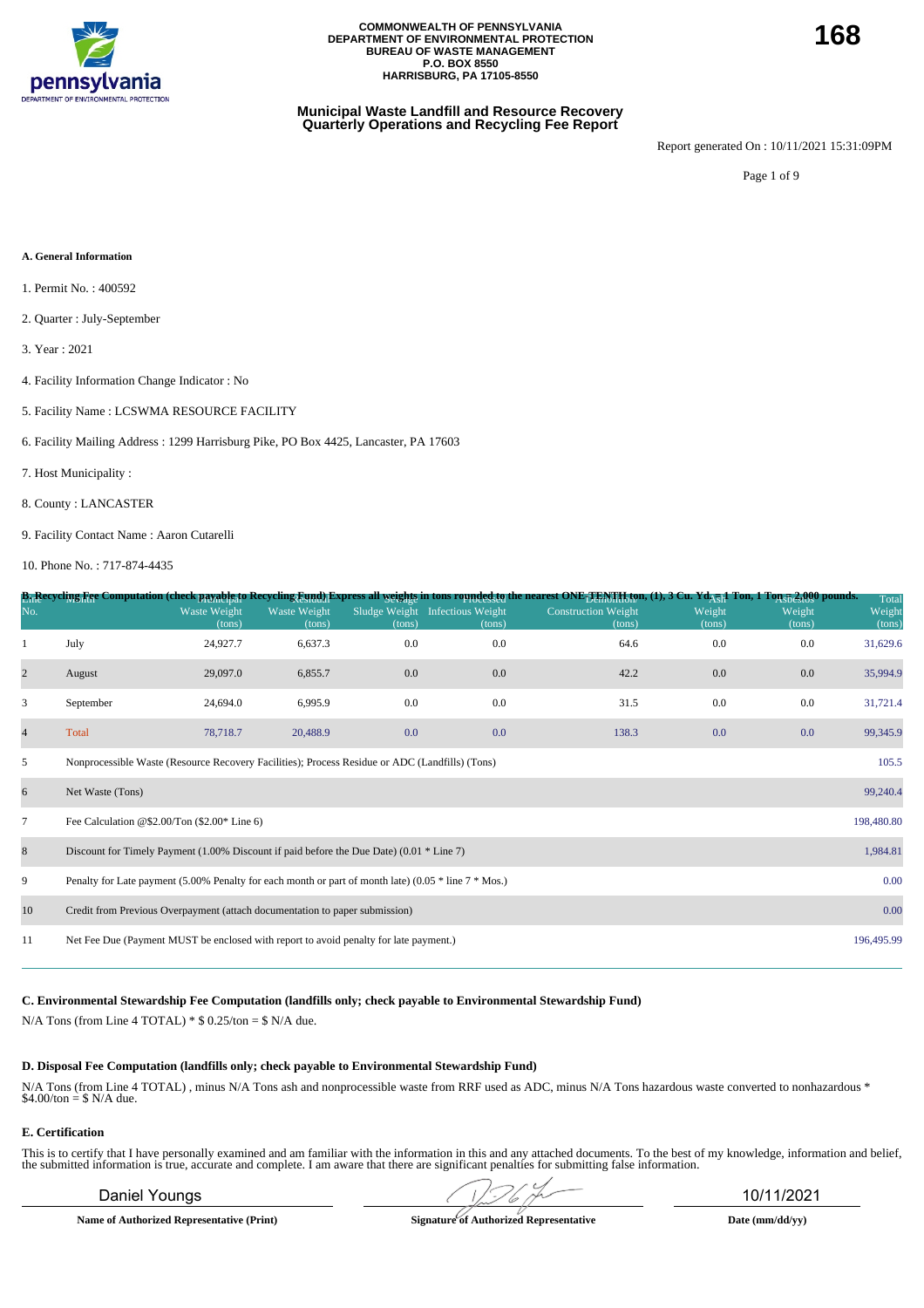

### **Municipal Waste Landfill and Resource Recovery Quarterly Operations and Recycling Fee Report**

Report generated On : 10/11/2021 15:31:09PM

Page 2 of 9

### **A. General Information**

1. Permit No. : 400592

2. Month : July

3. Year : 2021

4. Page : 1

5. Number of Days of Operation : 27

### **B. Monthly Operations Report**

Complete at least one worksheet for each month in quarter. Complete one line for each county within Pennsylvania from which you received waste and one line for<br>each state from which you received waste. Continue on addition

| Line<br>No.    | PA County Code<br>or State Abbrev.<br>If Out of State | Municipal<br>Waste Weight<br>(tons) | Residual<br>Waste Weight<br>(tons) | Sewage<br>Sludge Weight<br>(tons) | Processed<br><b>Infectious Weight</b><br>(tons) | Demolition/<br><b>Construction Weight</b><br>(tons) | Ash<br>Weight<br>(tons) | <b>Asbestos</b><br>Weight<br>(tons) | Total<br>Weight<br>(tons) |
|----------------|-------------------------------------------------------|-------------------------------------|------------------------------------|-----------------------------------|-------------------------------------------------|-----------------------------------------------------|-------------------------|-------------------------------------|---------------------------|
| $\mathbf{1}$   | 06                                                    | 3.2                                 | 33.5                               | 0.0                               | 0.0                                             | 0.0                                                 | $0.0\,$                 | 0.0                                 | 36.7                      |
| $\overline{2}$ | 07                                                    | 0.0                                 | 2.7                                | 0.0                               | 0.0                                             | 0.0                                                 | 0.0                     | 0.0                                 | 2.7                       |
| $\overline{3}$ | 09                                                    | 0.0                                 | 103.7                              | 0.0                               | 0.0                                             | 0.0                                                 | 0.0                     | 0.0                                 | 103.7                     |
| $\overline{4}$ | 11                                                    | $0.0\,$                             | 6.3                                | 0.0                               | 0.0                                             | 0.0                                                 | 0.0                     | 0.0                                 | 6.3                       |
| 5              | 15                                                    | 0.0                                 | 20.2                               | $0.0\,$                           | $0.0\,$                                         | 0.0                                                 | $0.0\,$                 | 0.0                                 | 20.2                      |
| 6              | 21                                                    | 246.6                               | 30.6                               | 0.0                               | 0.0                                             | 0.0                                                 | 0.0                     | 0.0                                 | 277.2                     |
| $\overline{7}$ | 22                                                    | 73.7                                | 253.4                              | $0.0\,$                           | 0.0                                             | $0.0\,$                                             | 0.0                     | 0.0                                 | 327.1                     |
| 8              | $\rm DE$                                              | 0.0                                 | 100.4                              | 0.0                               | 0.0                                             | 0.0                                                 | 0.0                     | 0.0                                 | 100.4                     |
| 9              | $\mathop{\rm FL}\nolimits$                            | 0.0                                 | 19.0                               | 0.0                               | 0.0                                             | 0.0                                                 | 0.0                     | 0.0                                 | 19.0                      |
| 10             | 36                                                    | 24,280.9                            | 4,573.1                            | 0.0                               | 0.0                                             | 64.6                                                | 0.0                     | 0.0                                 | 28,918.6                  |
| 11             | 38                                                    | 0.0                                 | 490.4                              | 0.0                               | 0.0                                             | $0.0\,$                                             | 0.0                     | 0.0                                 | 490.4                     |
| 12             | 39                                                    | 0.0                                 | 221.3                              | $0.0\,$                           | $0.0\,$                                         | 0.0                                                 | 0.0                     | 0.0                                 | 221.3                     |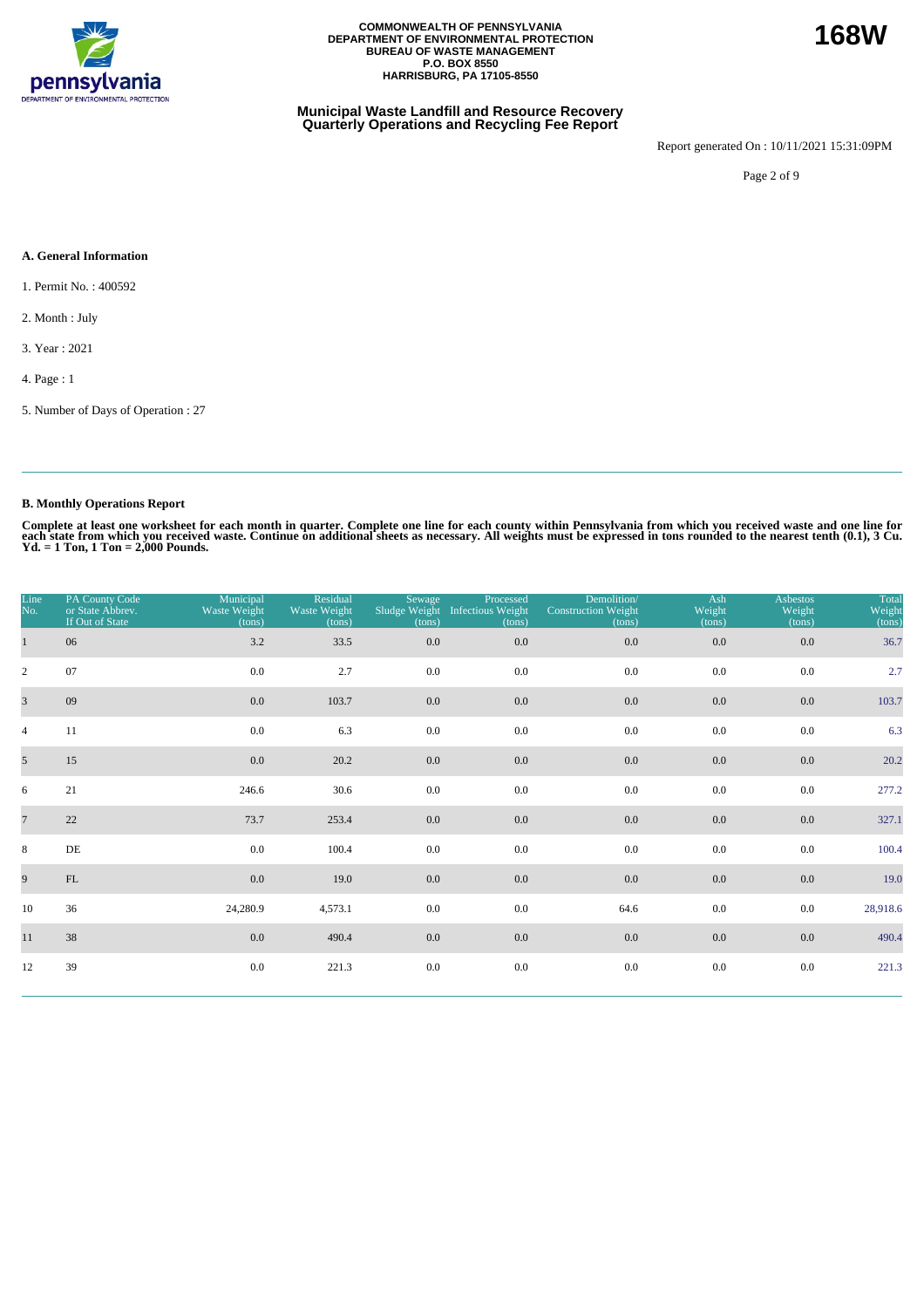

### **Municipal Waste Landfill and Resource Recovery Quarterly Operations and Recycling Fee Report**

Report generated On : 10/11/2021 15:31:09PM

Page 3 of 9

#### **A. General Information**

1. Permit No. : 400592

2. Month : July

3. Year : 2021

4. Page : 2

5. Number of Days of Operation : 27

### **B. Monthly Operations Report**

Complete at least one worksheet for each month in quarter. Complete one line for each county within Pennsylvania from which you received waste and one line for<br>each state from which you received waste. Continue on addition

| Line<br>No.             | PA County Code<br>or State Abbrev.<br>If Out of State | Municipal<br>Waste Weight<br>(tons) | Residual<br>Waste Weight<br>(tons) | Sewage<br>Sludge Weight<br>(tons) | Processed<br><b>Infectious Weight</b><br>(tons) | Demolition/<br><b>Construction Weight</b><br>(tons) | Ash<br>Weight<br>(tons) | <b>Asbestos</b><br>Weight<br>(tons) | Total<br>Weight<br>(tons) |
|-------------------------|-------------------------------------------------------|-------------------------------------|------------------------------------|-----------------------------------|-------------------------------------------------|-----------------------------------------------------|-------------------------|-------------------------------------|---------------------------|
| $\mathbf{1}$            | 40                                                    | $0.0\,$                             | 175.3                              | 0.0                               | 0.0                                             | 0.0                                                 | 0.0                     | 0.0                                 | 175.3                     |
| $\overline{2}$          | $\rm MD$                                              | 0.0                                 | 12.1                               | 0.0                               | 0.0                                             | 0.0                                                 | 0.0                     | 0.0                                 | 12.1                      |
| $\overline{\mathbf{3}}$ | 45                                                    | 0.0                                 | 29.6                               | 0.0                               | 0.0                                             | 0.0                                                 | 0.0                     | 0.0                                 | 29.6                      |
| $\overline{4}$          | 46                                                    | $0.0\,$                             | 123.6                              | 0.0                               | 0.0                                             | 0.0                                                 | 0.0                     | 0.0                                 | 123.6                     |
| $5\overline{)}$         | $_{\rm NJ}$                                           | 0.0                                 | 42.3                               | $0.0\,$                           | 0.0                                             | $0.0\,$                                             | 0.0                     | 0.0                                 | 42.3                      |
| 6                       | $_{\mathrm{NC}}$                                      | 0.0                                 | 87.1                               | 0.0                               | 0.0                                             | 0.0                                                 | 0.0                     | 0.0                                 | 87.1                      |
| $\overline{7}$          | 48                                                    | 0.0                                 | 11.1                               | 0.0                               | 0.0                                             | 0.0                                                 | $0.0\,$                 | 0.0                                 | 11.1                      |
| 8                       | 49                                                    | 0.0                                 | 37.9                               | 0.0                               | 0.0                                             | 0.0                                                 | 0.0                     | 0.0                                 | 37.9                      |
| 9                       | 51                                                    | 323.3                               | 2.3                                | 0.0                               | 0.0                                             | 0.0                                                 | 0.0                     | 0.0                                 | 325.6                     |
| 10                      | 54                                                    | 0.0                                 | 12.7                               | 0.0                               | 0.0                                             | 0.0                                                 | 0.0                     | 0.0                                 | 12.7                      |
| 11                      | 66                                                    | 0.0                                 | 154.7                              | $0.0\,$                           | 0.0                                             | 0.0                                                 | $0.0\,$                 | 0.0                                 | 154.7                     |
| 12                      | 67                                                    | 0.0                                 | 94.0                               | 0.0                               | 0.0                                             | 0.0                                                 | 0.0                     | 0.0                                 | 94.0                      |
| 13                      | <b>Monthly Total</b>                                  | 24,927.7                            | 6,637.3                            | 0.0                               | 0.0                                             | 64.6                                                | 0.0                     | 0.0                                 | 31,629.6                  |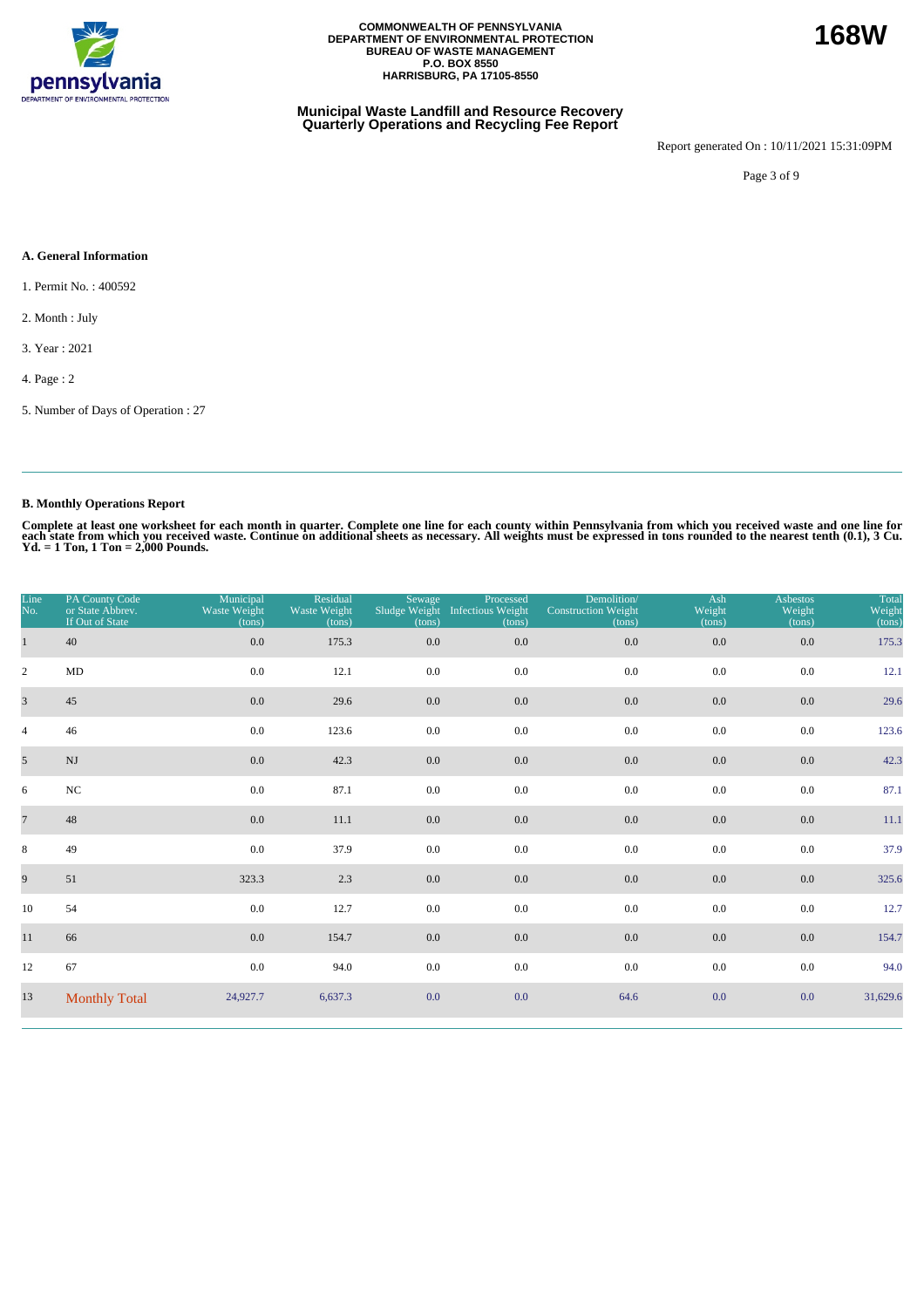

### **Municipal Waste Landfill and Resource Recovery Quarterly Operations and Recycling Fee Report**

Report generated On : 10/11/2021 15:31:09PM

Page 4 of 9

#### **A. General Information**

1. Permit No. : 400592

2. Month : August

3. Year : 2021

4. Page : 3

5. Number of Days of Operation : 24

### **B. Monthly Operations Report**

Complete at least one worksheet for each month in quarter. Complete one line for each county within Pennsylvania from which you received waste and one line for<br>each state from which you received waste. Continue on addition

| Line<br>No.     | PA County Code<br>or State Abbrev.<br>If Out of State | Municipal<br>Waste Weight<br>(tons) | Residual<br>Waste Weight<br>(tons) | Sewage<br>(tons) | Processed<br>Sludge Weight Infectious Weight<br>(tons) | Demolition/<br><b>Construction Weight</b><br>(tons) | Ash<br>Weight<br>(tons) | <b>Asbestos</b><br>Weight<br>(tons) | Total<br>Weight<br>(tons) |
|-----------------|-------------------------------------------------------|-------------------------------------|------------------------------------|------------------|--------------------------------------------------------|-----------------------------------------------------|-------------------------|-------------------------------------|---------------------------|
| $\mathbf{1}$    | 06                                                    | 0.0                                 | 32.3                               | 0.0              | 0.0                                                    | $0.0\,$                                             | $0.0\,$                 | 0.0                                 | 32.3                      |
| $\overline{2}$  | 07                                                    | 0.0                                 | 4.2                                | 0.0              | 0.0                                                    | 0.0                                                 | 0.0                     | 0.0                                 | 4.2                       |
| $\overline{3}$  | 09                                                    | 0.0                                 | 182.3                              | 0.0              | 0.0                                                    | 0.0                                                 | 0.0                     | 0.0                                 | 182.3                     |
| $\overline{4}$  | 11                                                    | 0.0                                 | 10.0                               | 0.0              | 0.0                                                    | 0.0                                                 | 0.0                     | 0.0                                 | 10.0                      |
| 5 <sup>5</sup>  | 15                                                    | 0.0                                 | 19.7                               | 0.0              | 0.0                                                    | 0.0                                                 | $0.0\,$                 | 0.0                                 | 19.7                      |
| 6               | 18                                                    | 0.0                                 | 11.7                               | 0.0              | 0.0                                                    | 0.0                                                 | 0.0                     | 0.0                                 | 11.7                      |
| $7\phantom{.0}$ | 21                                                    | 149.6                               | 44.4                               | $0.0\,$          | 0.0                                                    | $0.0\,$                                             | 0.0                     | 0.0                                 | 194.0                     |
| 8               | 22                                                    | 95.5                                | 351.7                              | 0.0              | 0.0                                                    | 0.0                                                 | 0.0                     | 0.0                                 | 447.2                     |
| 9               | DE                                                    | 0.0                                 | 21.8                               | 0.0              | 0.0                                                    | $0.0\,$                                             | 0.0                     | 0.0                                 | 21.8                      |
| 10              | $\mathop{\rm FL}\nolimits$                            | 0.0                                 | 2.1                                | 0.0              | 0.0                                                    | 0.0                                                 | $0.0\,$                 | 0.0                                 | 2.1                       |
| 11              | 36                                                    | 27,950.8                            | 4,749.4                            | 0.0              | 0.0                                                    | 42.2                                                | $0.0\,$                 | 0.0                                 | 32,742.4                  |
| 12              | 38                                                    | 0.0                                 | 458.9                              | 0.0              | $0.0\,$                                                | 0.0                                                 | 0.0                     | 0.0                                 | 458.9                     |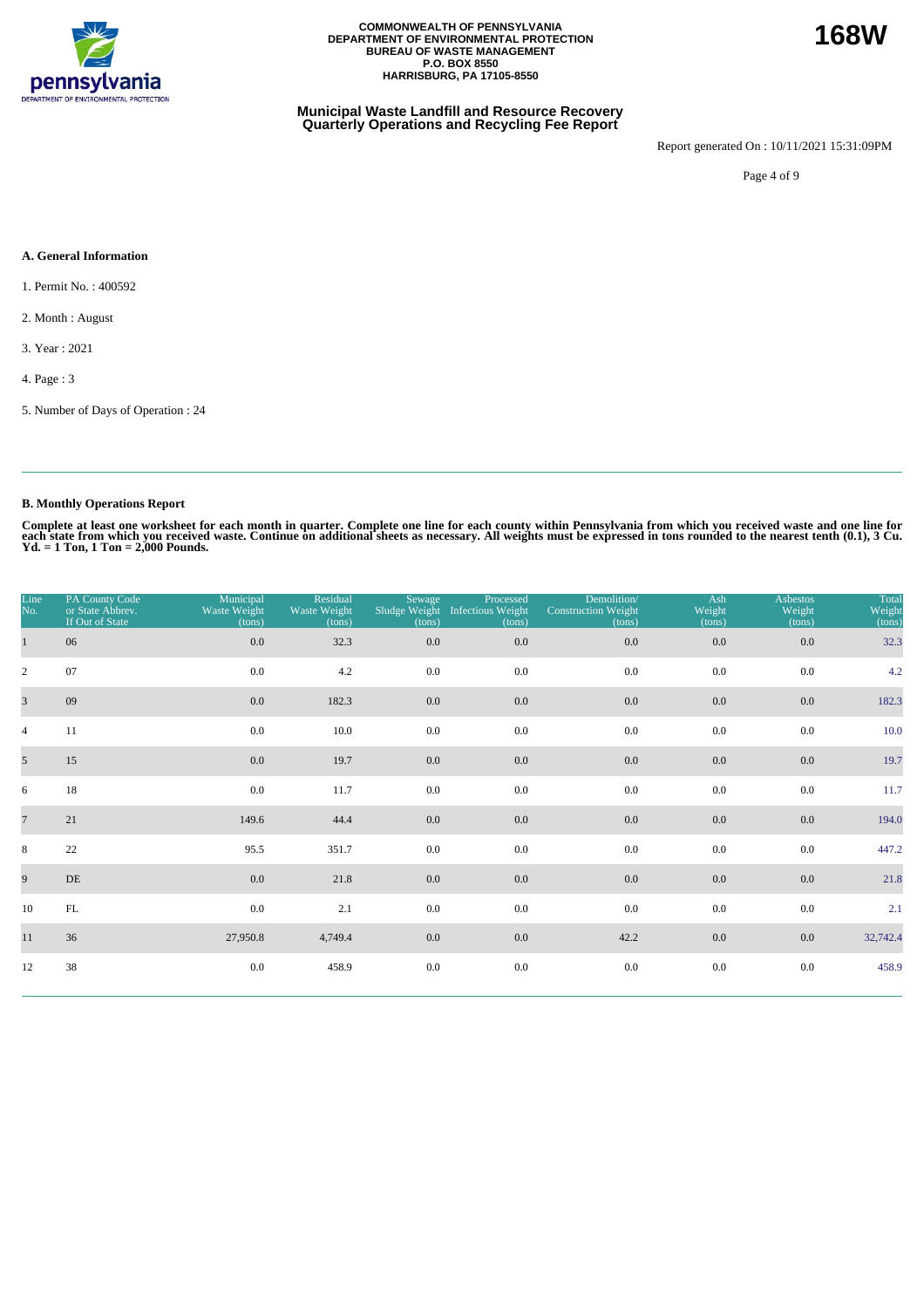

### **Municipal Waste Landfill and Resource Recovery Quarterly Operations and Recycling Fee Report**

Report generated On : 10/11/2021 15:31:09PM

Page 5 of 9

### **A. General Information**

1. Permit No. : 400592

2. Month : August

3. Year : 2021

4. Page : 4

5. Number of Days of Operation : 24

### **B. Monthly Operations Report**

Complete at least one worksheet for each month in quarter. Complete one line for each county within Pennsylvania from which you received waste and one line for<br>each state from which you received waste. Continue on addition

| Line<br>No.     | PA County Code<br>or State Abbrev.<br>If Out of State | Municipal<br>Waste Weight<br>(tons) | Residual<br>Waste Weight<br>(tons) | Sewage<br>(tons) | Processed<br>Sludge Weight Infectious Weight<br>(tons) | Demolition/<br><b>Construction Weight</b><br>(tons) | Ash<br>Weight<br>(tons) | <b>Asbestos</b><br>Weight<br>(tons) | Total<br>Weight<br>(tons) |
|-----------------|-------------------------------------------------------|-------------------------------------|------------------------------------|------------------|--------------------------------------------------------|-----------------------------------------------------|-------------------------|-------------------------------------|---------------------------|
| $\mathbf{1}$    | 39                                                    | $0.0\,$                             | 140.3                              | $0.0\,$          | 0.0                                                    | $0.0\,$                                             | 0.0                     | $0.0\,$                             | 140.3                     |
| $\overline{2}$  | 40                                                    | 0.0                                 | 261.3                              | 0.0              | 0.0                                                    | 0.0                                                 | 0.0                     | 0.0                                 | 261.3                     |
| $\overline{3}$  | $\mbox{MD}$                                           | 0.0                                 | 11.5                               | 0.0              | 0.0                                                    | 0.0                                                 | 0.0                     | 0.0                                 | 11.5                      |
| $\overline{4}$  | 45                                                    | 0.0                                 | 39.4                               | 0.0              | 0.0                                                    | 0.0                                                 | 0.0                     | 0.0                                 | 39.4                      |
| 5 <sup>5</sup>  | 46                                                    | 0.0                                 | 94.9                               | $0.0\,$          | 0.0                                                    | 0.0                                                 | 0.0                     | 0.0                                 | 94.9                      |
| 6               | $\mathbf{N}\mathbf{J}$                                | 0.0                                 | 7.4                                | 0.0              | 0.0                                                    | 0.0                                                 | 0.0                     | 0.0                                 | 7.4                       |
| $7\phantom{.0}$ | $\ensuremath{\text{NY}}$                              | $0.0\,$                             | 9.2                                | $0.0\,$          | 0.0                                                    | $0.0\,$                                             | 0.0                     | $0.0\,$                             | 9.2                       |
| 8               | $_{\mathrm{NC}}$                                      | 0.0                                 | 102.7                              | 0.0              | 0.0                                                    | 0.0                                                 | 0.0                     | 0.0                                 | 102.7                     |
| 9               | 48                                                    | 0.0                                 | 11.2                               | $0.0\,$          | 0.0                                                    | 0.0                                                 | 0.0                     | 0.0                                 | 11.2                      |
| 10              | 49                                                    | 0.0                                 | 23.5                               | 0.0              | 0.0                                                    | 0.0                                                 | 0.0                     | 0.0                                 | 23.5                      |
| 11              | 51                                                    | 901.1                               | 15.4                               | $0.0\,$          | 0.0                                                    | $0.0\,$                                             | 0.0                     | 0.0                                 | 916.5                     |
| 12              | 54                                                    | 0.0                                 | 7.3                                | 0.0              | 0.0                                                    | $0.0\,$                                             | 0.0                     | $0.0\,$                             | 7.3                       |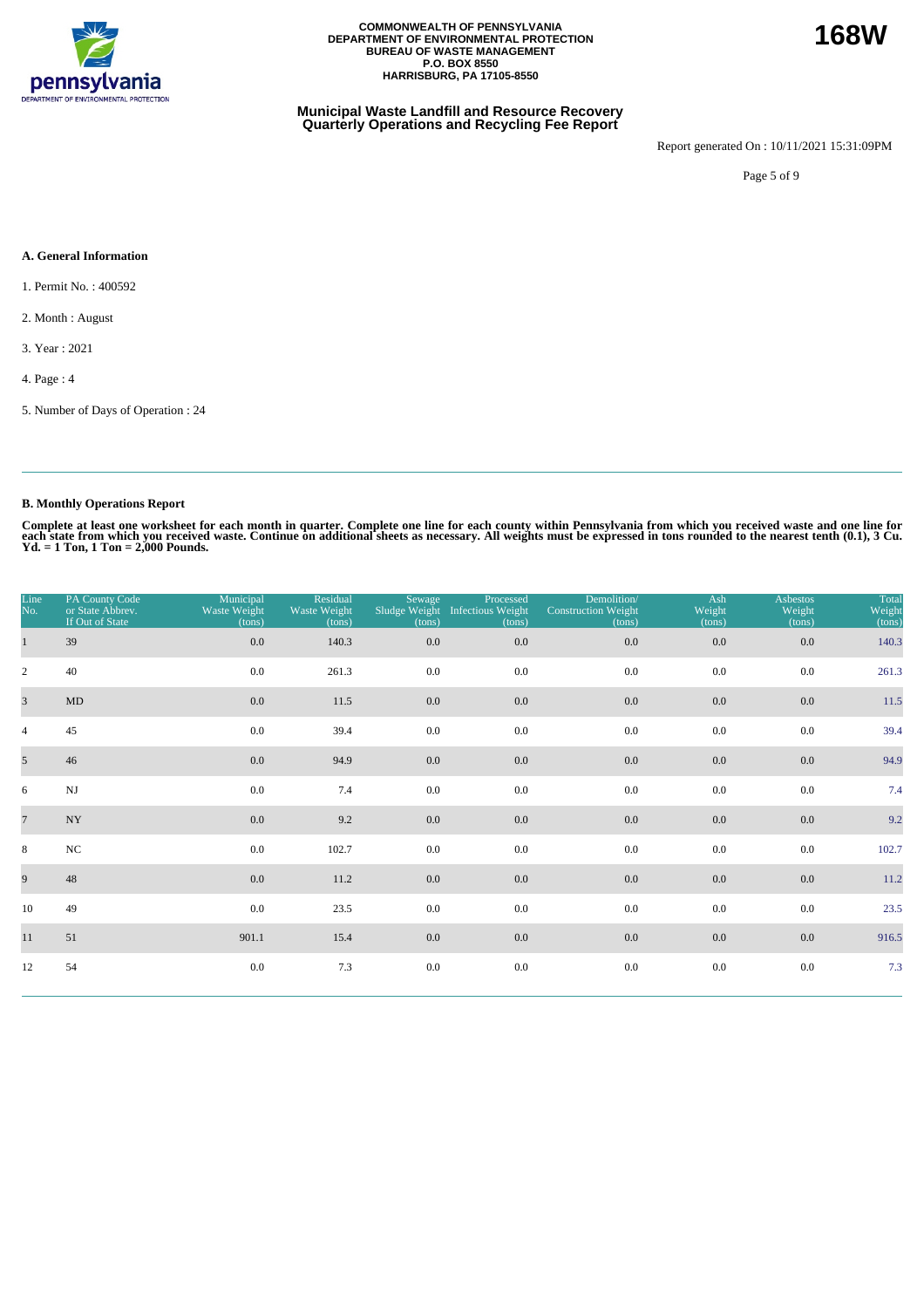

### **Municipal Waste Landfill and Resource Recovery Quarterly Operations and Recycling Fee Report**

Report generated On : 10/11/2021 15:31:09PM

Page 6 of 9

### **A. General Information**

1. Permit No. : 400592

2. Month : August

3. Year : 2021

4. Page : 5

5. Number of Days of Operation : 24

### **B. Monthly Operations Report**

Complete at least one worksheet for each month in quarter. Complete one line for each county within Pennsylvania from which you received waste and one line for<br>each state from which you received waste. Continue on addition

| Line<br>No.    | PA County Code<br>or State Abbrev.<br>If Out of State | Municipal<br>Waste Weight<br>(tons) | Residual<br>Waste Weight<br>(tons) | Sewage<br>Sludge Weight<br>(tons) | Processed<br><b>Infectious Weight</b><br>(tons) | Demolition/<br><b>Construction Weight</b><br>(tons) | Ash<br>Weight<br>(tons) | <b>Asbestos</b><br>Weight<br>(tons) | <b>Total</b><br>Weight<br>(tons) |
|----------------|-------------------------------------------------------|-------------------------------------|------------------------------------|-----------------------------------|-------------------------------------------------|-----------------------------------------------------|-------------------------|-------------------------------------|----------------------------------|
| $\mathbf{1}$   | 65                                                    | 0.0                                 | 17.3                               | 0.0                               | $0.0\,$                                         | 0.0                                                 | $0.0\,$                 | 0.0                                 | 17.3                             |
| $\overline{2}$ | 66                                                    | 0.0                                 | 132.6                              | 0.0                               | 0.0                                             | 0.0                                                 | 0.0                     | 0.0                                 | 132.6                            |
| $\overline{3}$ | 67                                                    | 0.0                                 | 93.2                               | 0.0                               | $0.0\,$                                         | 0.0                                                 | 0.0                     | 0.0                                 | 93.2                             |
| $\overline{4}$ |                                                       |                                     |                                    |                                   |                                                 |                                                     |                         |                                     |                                  |
| $\mathfrak{S}$ |                                                       |                                     |                                    |                                   |                                                 |                                                     |                         |                                     |                                  |
| 6              |                                                       |                                     |                                    |                                   |                                                 |                                                     |                         |                                     |                                  |
| $\overline{7}$ |                                                       |                                     |                                    |                                   |                                                 |                                                     |                         |                                     |                                  |
| $\,8\,$        |                                                       |                                     |                                    |                                   |                                                 |                                                     |                         |                                     |                                  |
| 9              |                                                       |                                     |                                    |                                   |                                                 |                                                     |                         |                                     |                                  |
| 10             |                                                       |                                     |                                    |                                   |                                                 |                                                     |                         |                                     |                                  |
| $11\,$         |                                                       |                                     |                                    |                                   |                                                 |                                                     |                         |                                     |                                  |
| 12             |                                                       |                                     |                                    |                                   |                                                 |                                                     |                         |                                     |                                  |
| 13             | <b>Monthly Total</b>                                  | 29,097.0                            | 6,855.7                            | 0.0                               | 0.0                                             | 42.2                                                | 0.0                     | 0.0                                 | 35,994.9                         |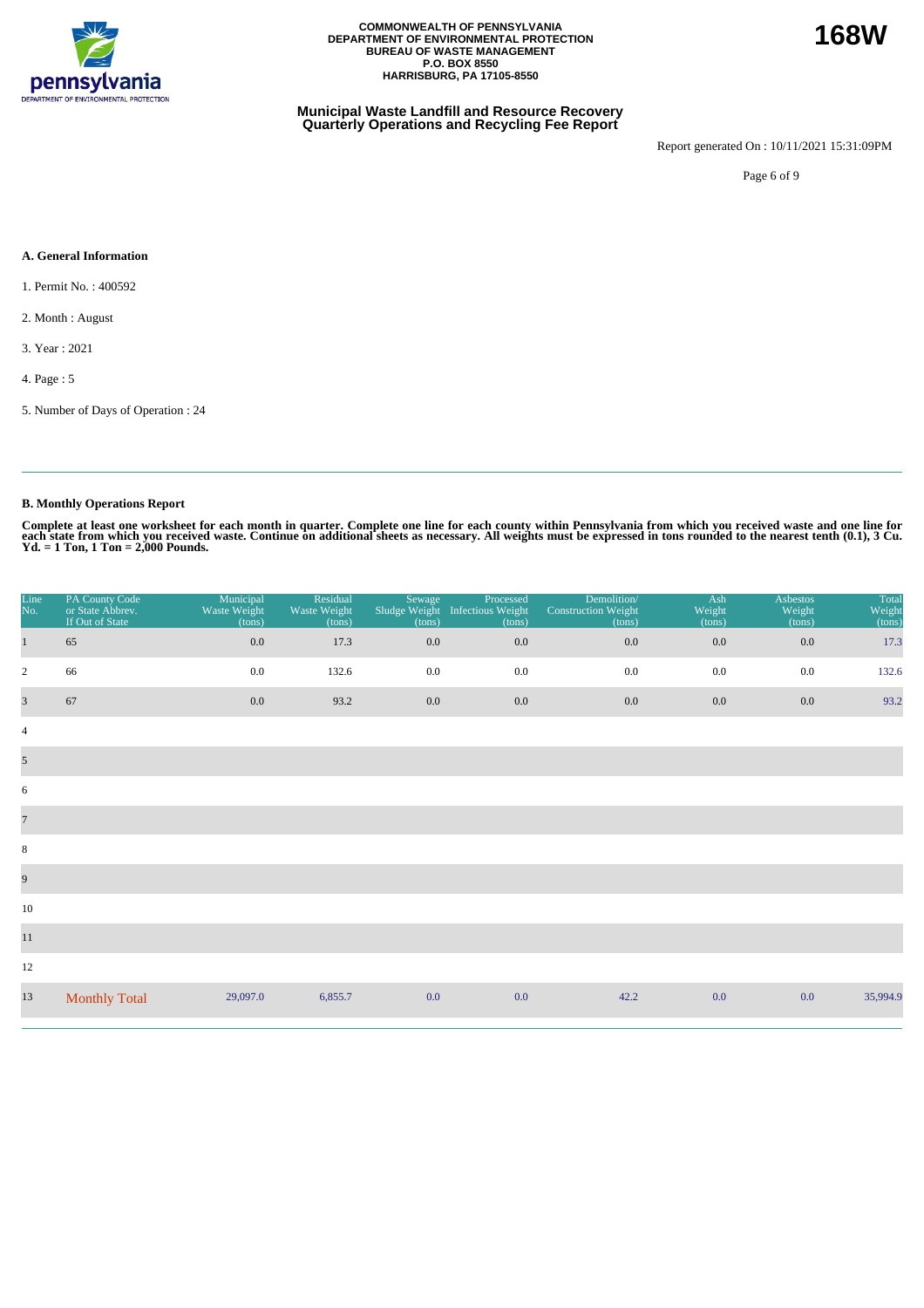

### **Municipal Waste Landfill and Resource Recovery Quarterly Operations and Recycling Fee Report**

Report generated On : 10/11/2021 15:31:09PM

Page 7 of 9

### **A. General Information**

- 1. Permit No. : 400592
- 2. Month : September
- 3. Year : 2021
- 4. Page : 6
- 5. Number of Days of Operation : 23

### **B. Monthly Operations Report**

Complete at least one worksheet for each month in quarter. Complete one line for each county within Pennsylvania from which you received waste and one line for<br>each state from which you received waste. Continue on addition

| Line<br>No.     | PA County Code<br>or State Abbrev.<br>If Out of State | Municipal<br>Waste Weight<br>(tons) | Residual<br>Waste Weight<br>(tons) | Sewage<br>(tons) | Processed<br>Sludge Weight Infectious Weight<br>(tons) | Demolition/<br><b>Construction Weight</b><br>(tons) | Ash<br>Weight<br>(tons) | <b>Asbestos</b><br>Weight<br>(tons) | Total<br>Weight<br>(tons) |
|-----------------|-------------------------------------------------------|-------------------------------------|------------------------------------|------------------|--------------------------------------------------------|-----------------------------------------------------|-------------------------|-------------------------------------|---------------------------|
| $\mathbf{1}$    | 06                                                    | 0.0                                 | 63.0                               | 0.0              | 0.0                                                    | 0.0                                                 | 0.0                     | 0.0                                 | 63.0                      |
| $\overline{2}$  | 07                                                    | 0.0                                 | 3.1                                | 0.0              | 0.0                                                    | 0.0                                                 | 0.0                     | 0.0                                 | 3.1                       |
| $\overline{3}$  | 09                                                    | 0.0                                 | 191.2                              | 0.0              | 0.0                                                    | 0.0                                                 | 0.0                     | 0.0                                 | 191.2                     |
| $\overline{4}$  | 11                                                    | 0.0                                 | 5.3                                | 0.0              | 0.0                                                    | 0.0                                                 | 0.0                     | 0.0                                 | 5.3                       |
| 5 <sup>5</sup>  | 15                                                    | 0.0                                 | 25.7                               | 0.0              | 0.0                                                    | 0.0                                                 | $0.0\,$                 | 0.0                                 | 25.7                      |
| 6               | 18                                                    | 0.0                                 | 11.0                               | 0.0              | 0.0                                                    | 0.0                                                 | 0.0                     | 0.0                                 | 11.0                      |
| $7\phantom{.0}$ | 21                                                    | 307.7                               | 46.9                               | 0.0              | 0.0                                                    | 0.0                                                 | 0.0                     | 0.0                                 | 354.6                     |
| 8               | 22                                                    | 3.2                                 | 250.3                              | 0.0              | 0.0                                                    | 0.0                                                 | 0.0                     | 0.0                                 | 253.5                     |
| 9               | DE                                                    | 0.0                                 | 12.7                               | 0.0              | 0.0                                                    | 0.0                                                 | 0.0                     | 0.0                                 | 12.7                      |
| 10              | $\mathop{\rm FL}\nolimits$                            | 0.0                                 | 1.3                                | 0.0              | 0.0                                                    | 0.0                                                 | $0.0\,$                 | 0.0                                 | 1.3                       |
| 11              | 36                                                    | 23,484.2                            | 4,564.6                            | 0.0              | 0.0                                                    | 31.5                                                | 0.0                     | 0.0                                 | 28,080.3                  |
| 12              | 38                                                    | 0.0                                 | 615.0                              | $0.0\,$          | $0.0\,$                                                | $0.0\,$                                             | 0.0                     | 0.0                                 | 615.0                     |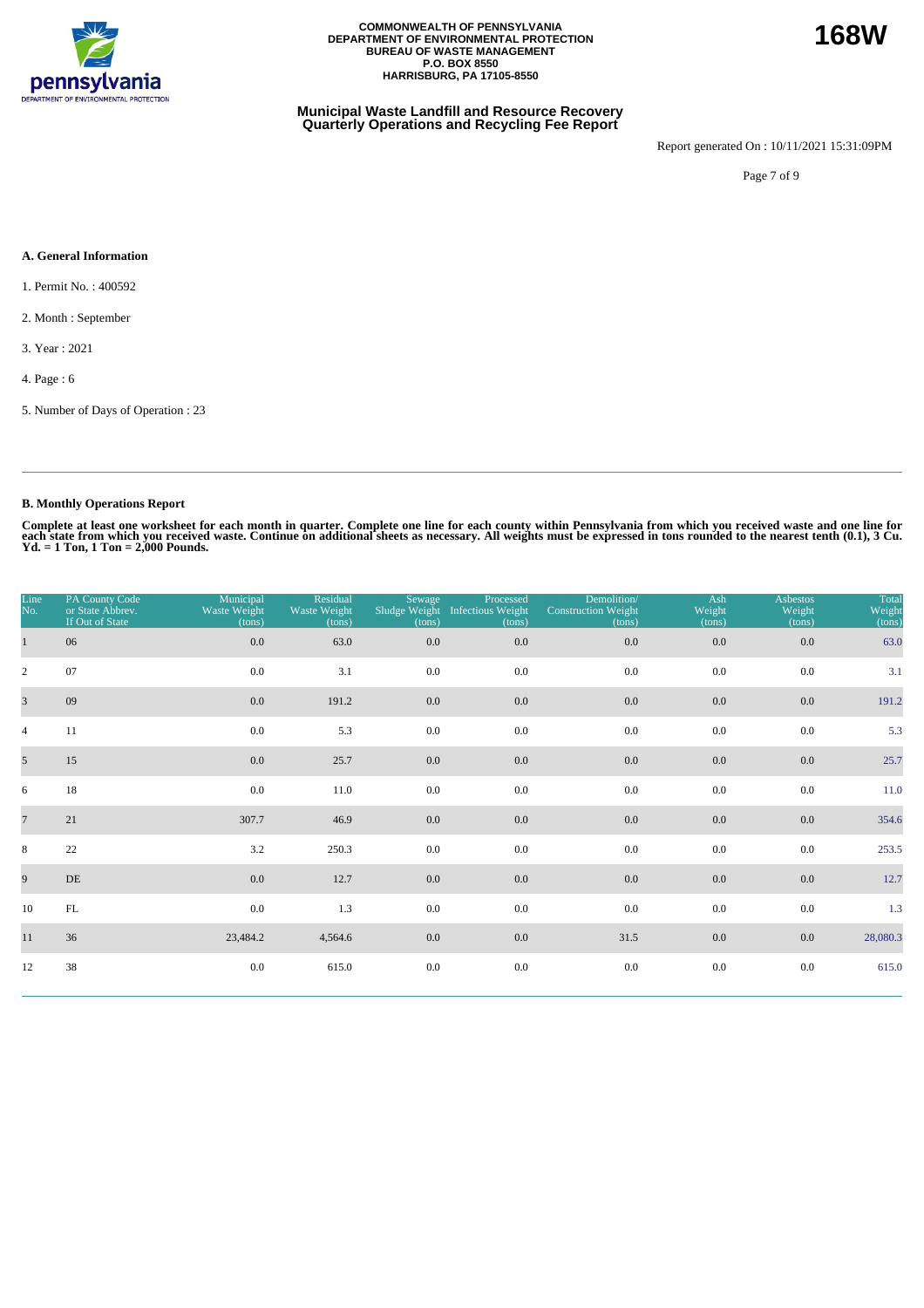

### **Municipal Waste Landfill and Resource Recovery Quarterly Operations and Recycling Fee Report**

Report generated On : 10/11/2021 15:31:09PM

**168W**

Page 8 of 9

#### **A. General Information**

- 1. Permit No. : 400592
- 2. Month : September
- 3. Year : 2021
- 4. Page : 7
- 5. Number of Days of Operation : 23

### **B. Monthly Operations Report**

Complete at least one worksheet for each month in quarter. Complete one line for each county within Pennsylvania from which you received waste and one line for<br>each state from which you received waste. Continue on addition

| Line<br>No.    | PA County Code<br>or State Abbrev.<br>If Out of State | Municipal<br>Waste Weight<br>(tons) | Residual<br>Waste Weight<br>(tons) | Sewage<br>(tons) | Processed<br>Sludge Weight Infectious Weight<br>(tons) | Demolition/<br><b>Construction Weight</b><br>(tons) | Ash<br>Weight<br>(tons) | <b>Asbestos</b><br>Weight<br>(tons) | Total<br>Weight<br>(tons) |
|----------------|-------------------------------------------------------|-------------------------------------|------------------------------------|------------------|--------------------------------------------------------|-----------------------------------------------------|-------------------------|-------------------------------------|---------------------------|
|                | 39                                                    | 0.0                                 | 224.9                              | 0.0              | $0.0\,$                                                | 0.0                                                 | 0.0                     | $0.0\,$                             | 224.9                     |
| $\overline{2}$ | 40                                                    | 0.0                                 | 256.0                              | 0.0              | 0.0                                                    | 0.0                                                 | 0.0                     | 0.0                                 | 256.0                     |
| $\overline{3}$ | MD                                                    | 0.0                                 | 12.7                               | 0.0              | 0.0                                                    | 0.0                                                 | 0.0                     | 0.0                                 | 12.7                      |
| $\overline{4}$ | 45                                                    | 0.0                                 | 44.9                               | 0.0              | 0.0                                                    | 0.0                                                 | 0.0                     | 0.0                                 | 44.9                      |
| 5 <sup>5</sup> | 46                                                    | 0.0                                 | 78.4                               | $0.0\,$          | $0.0\,$                                                | $0.0\,$                                             | 0.0                     | $0.0\,$                             | 78.4                      |
| 6              | $\mathbf{N}\mathbf{J}$                                | 0.0                                 | 23.0                               | 0.0              | 0.0                                                    | 0.0                                                 | 0.0                     | 0.0                                 | 23.0                      |
| $\overline{7}$ | $\ensuremath{\text{NY}}$                              | $0.0\,$                             | 60.6                               | 0.0              | $0.0\,$                                                | 0.0                                                 | 0.0                     | $0.0\,$                             | 60.6                      |
| 8              | NC                                                    | 0.0                                 | 216.7                              | 0.0              | 0.0                                                    | 0.0                                                 | 0.0                     | 0.0                                 | 216.7                     |
| 9              | 48                                                    | 0.0                                 | 9.8                                | 0.0              | 0.0                                                    | 0.0                                                 | 0.0                     | 0.0                                 | 9.8                       |
| 10             | 49                                                    | 0.0                                 | 8.7                                | 0.0              | 0.0                                                    | 0.0                                                 | 0.0                     | 0.0                                 | 8.7                       |
| 11             | 51                                                    | 898.9                               | 2.3                                | 0.0              | $0.0\,$                                                | 0.0                                                 | 0.0                     | 0.0                                 | 901.2                     |
| 12             | 54                                                    | $0.0\,$                             | 11.9                               | $0.0\,$          | 0.0                                                    | 0.0                                                 | 0.0                     | $0.0\,$                             | 11.9                      |